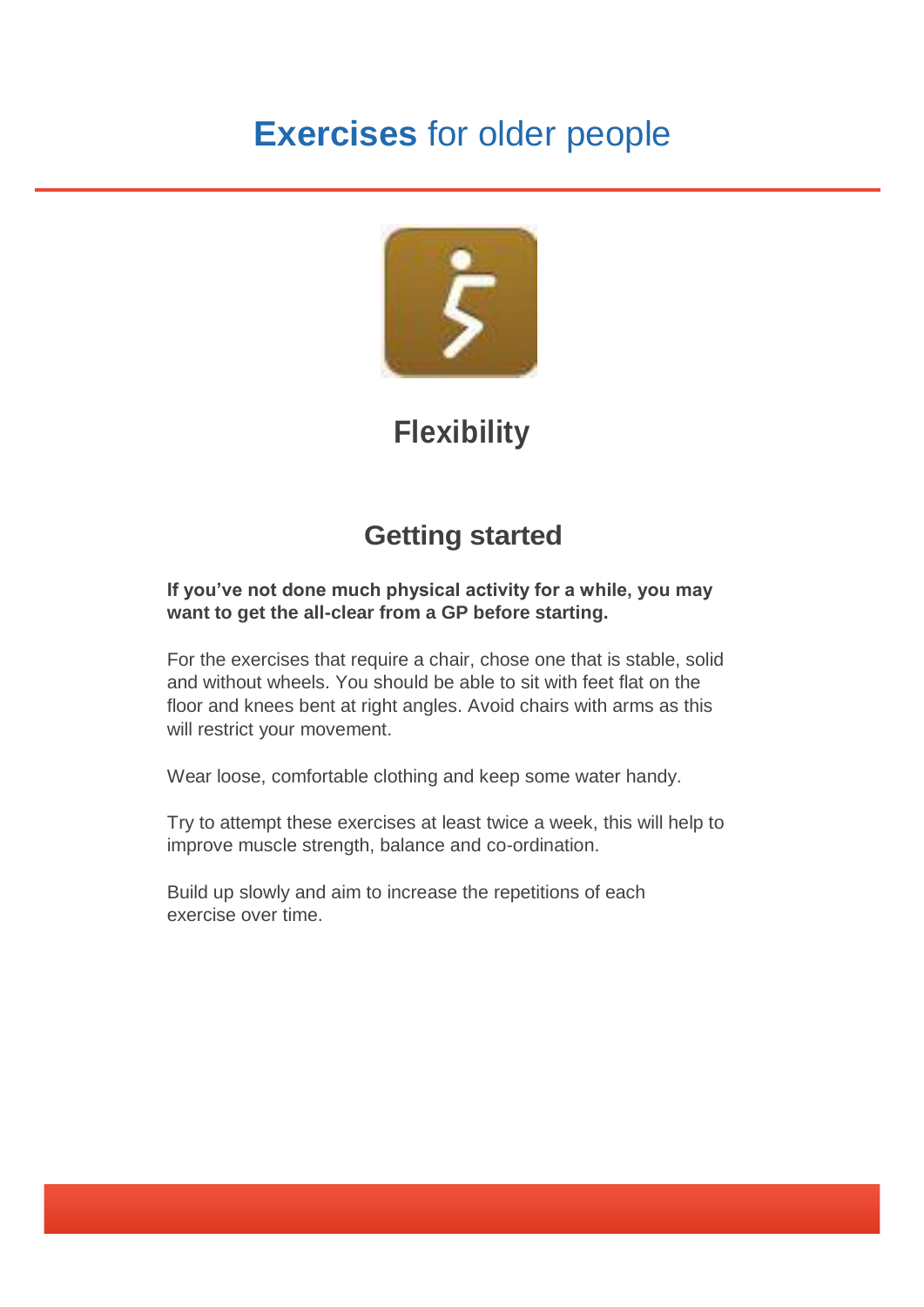

## **NECK ROTATION**



This stretch is good for improving neck mobility and flexibility.

A. Sit upright with shoulders down. Look straight ahead.

B. Slowly turn your head towards your left shoulder as far as is comfortable. Hold for five seconds and return to starting position.

C. Repeat going right.

Do three rotations on each side.

## **NECK STRETCH**





#### This stretch is good for loosening tight neck muscles.

A. Sitting upright, look straight ahead and hold your left shoulder down with your right hand.

B. Slowly tilt your head to the right while holding your shoulder down. Repeat on the opposite side.

C. Repeat on the opposite side.

Hold each stretch for five seconds and repeat three times on each side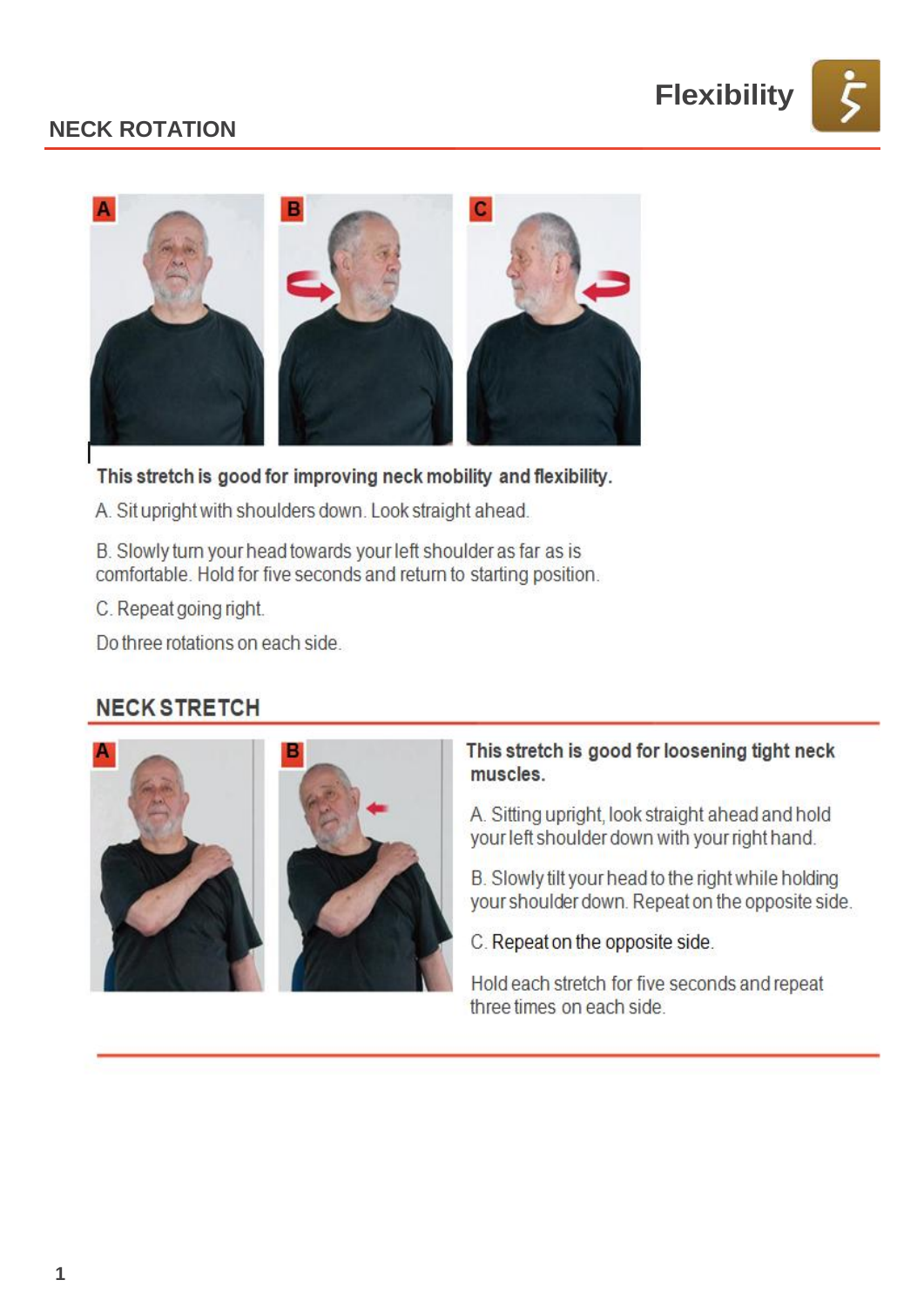

## **ANKLE STRETCH**



**This will improve ankle flexibility and reduce blood clot risk.**

- A. Sit upright, hold on to the side of the chair and straighten your left leg with your foot off the floor.
- B. With leg straight and raised, point your toes away from you.
- C. Point toes back towards you.

Try two sets of five stretches with each foot.



## **CALF STRETCH**

#### **This stretch is good for loosening tight calf muscles.**

A. Place your hands against a wall for stability. Bend the right leg and step the left leg back at least a foot's distance, keeping it straight. Both feet should be flat on the floor.

B. The left calf muscle is stretched by keeping the left leg as straight as possible and the left heel on the floor.

C. Repeat with the opposite leg.

Perform 3 on each side.